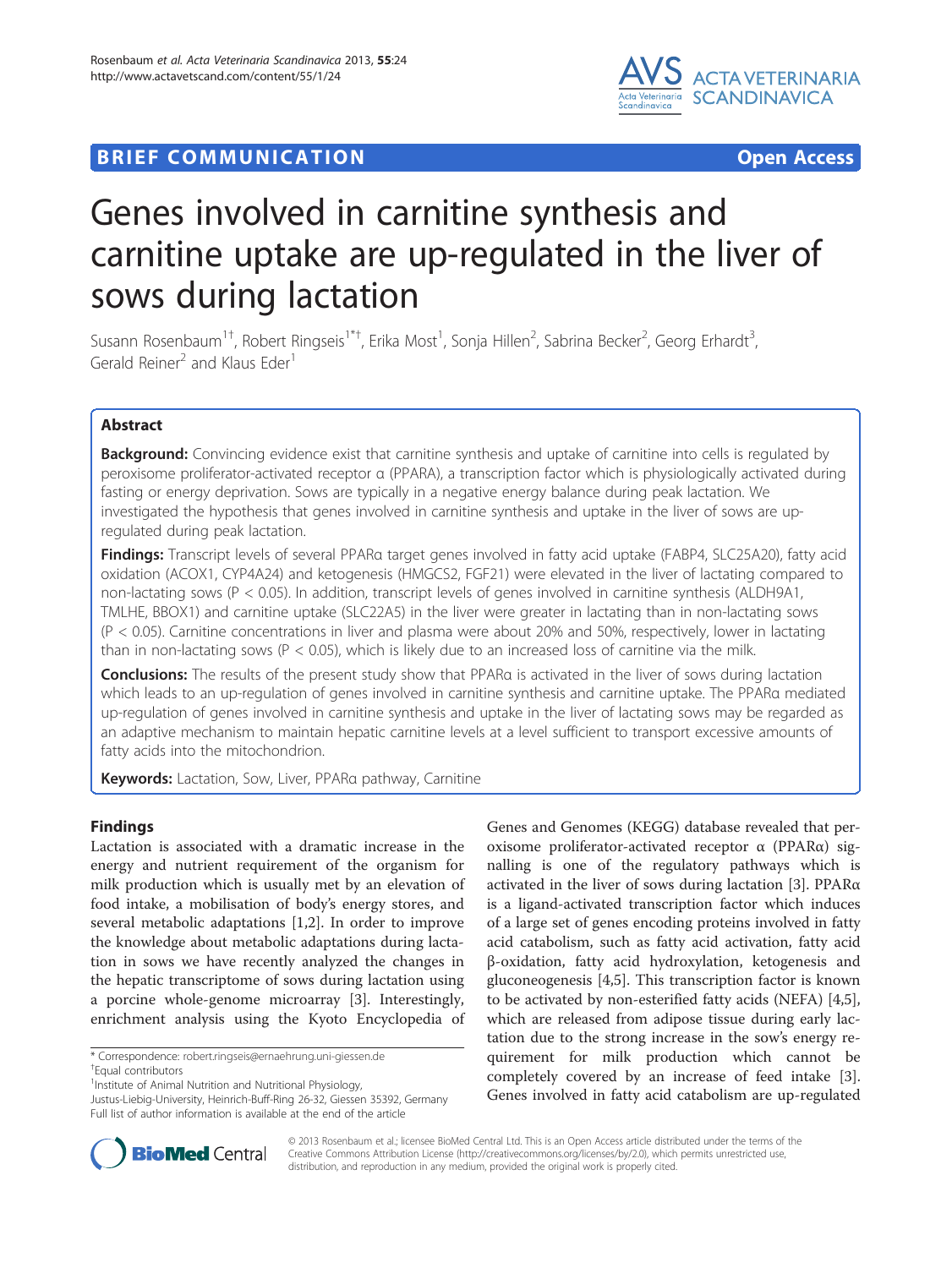by PPARα because the regulatory regions of these genes contain specific DNA sequences, called peroxisome proliferator response elements (PPRE), which are bound by the activated PPARα complex and mediate transcription of these genes [[4,5\]](#page-4-0). Studies in mice, rats and pigs indicated that PPARα is not only a critical regulator of fatty acid catabolic genes but also a key regulator of genes involved in carnitine synthesis and uptake [[6\]](#page-4-0). In pigs, carnitine biosynthesis occurs exclusively in liver and kidney, with liver being quantitatively most important [\[7](#page-4-0)]. Convincing evidence for the regulation of genes involved in carnitine synthesis and uptake by PPARα has been provided from genetic studies in which functional PPRE have been identified in the regulatory regions of the mouse genes encoding the carnitine transporter novel organic cation transporter 2 (OCTN2/ SLC22A5) and two enzymes of the carnitine biosynthetic pathway, γ-butyrobetaine dioxygenase (BBOX1) and 4 trimethylaminobutyraldehyde dehydrogenase (ALDH9A1) [[8-10\]](#page-4-0). Like in lactating sows, activation of hepatic PPAR $\alpha$ and up-regulation of fatty acid catabolic genes in the liver has been reported in early lactating cows [\[11-13\]](#page-4-0). In addition, induction of genes involved in carnitine synthesis and uptake (SLC22A5, BBOX1, ALDH9A1) in the liver and a marked increase in the hepatic carnitine concentration has been observed in cows during lactation [[14](#page-4-0)]. The increase in the hepatic concentration of carnitine in the early lactating cow has been interpreted as a means to supply the liver with sufficient carnitine required for transport of excessive amounts of fatty acids into the mitochondrion. Regarding that PPARα is activated and genes involved in fatty acid catabolism are up-regulated also in the liver of sows during lactation, we tested the hypothesis that genes involved in carnitine synthesis and uptake are up-regulated in the liver of sows during peak lactation.

The animal study was conducted in accordance with established guidelines for the care and handling of laboratory animals and was approved by the local Animal Welfare Authorities (Regierungspräsidium Giessen; permission no: GI 19/3-No. 29/2010). The experiment included twenty second parity sows (Large White & German Landrace), which were artificially inseminated with semen from boars of the own breed, and kept in single crates until day 21 of pregnancy. From day 21 to 110 of pregnancy the sows were kept in groups in pens that had fully slatted floors, nipple drinkers and feeding stations, and from day 110 of pregnancy until farrowing the sows were housed in single farrowing pens. During pregnancy, all sows received a commercial diet for gestating sows ad libitum. 24 h after farrowing, the sows were randomly assigned into two groups of 10 animals each. In the first group of sows designated as "nonlactating group" (average body weight:  $259 \pm 17$  kg), all piglets were removed from the sow 24 h after farrowing.

In the second group of sows designated as "lactating group" (average body weight:  $256 \pm 17$  kg), litters were standardised to 12 piglets per sow. To ensure an adequate temperature of 35°C for the piglets an infrared heater was placed directly above the site of the newborn piglets. The temperature and the relative humidity in the dry sow accommodation and the farrowing unit were kept at  $19 \pm 1^{\circ}$ C and 60–80%, respectively, by means of an air conditioning system. In addition, a light:dark cycle of 12-h light and 12-h dark was applied. During lactation until the end of the experiment the sows were given a diet for lactating sows. Until day 6 of lactation, the amount of feed given to the lactating sows was successively increased (1.6 kg/d on day 1; 2.6 kg/d on day 2; 4.1 kg/d on day 3; 5 kg/d on day 4; 5.5 kg/d on day 5 and 6.0 kg/d on day 6), and from day 7 of lactation and thereafter the sows received individual amounts of feed depending on their body weights. In the non-lactating group, each sow was given an amount of food sufficient to cover the individual energy and nutrient requirement for maintenance.

The diet for gestating sows consisted of (in g/kg diet): wheat (160), barley (705), soy bean meal with 43% crude protein (80), soy oil (5) and a mineral supplement (50) (Sano Fasersan Trag®, Sano-Moderne Tierernährung GmbH, Loiching, Germany) and had a metabolizable energy of 12.2 MJ per kg diet. The diet for lactating sows consisted of (in g/kg diet): wheat (440), barley (350), soy bean meal with 43% crude protein (160), soy oil (15) and a mineral supplement (35) (Sauengold Lac<sup>®</sup>, Sano-Moderne Tierernährung GmbH, Loiching, Germany) and had a metabolizable energy of 13.1 MJ per kg diet. Both types of diets (gestation and lactation) were not supplemented with carnitine. The native carnitine concentration of the diets was very low (< 5 mg/kg diet) as determined by tandem mass spectrometry (see below).

On day 20 after farrowing, blood was collected from V. jugularis 3 h after feed intake in heparinised polyethylene tubes (Sarstedt, Nürnberg, Germany) and plasma was obtained by centrifugation and stored at −20°C. Liver samples were taken by biopsy which took place in a cleaned and disinfected room in the animal keeping facility. Anesthetization of the sows was carried out as described recently in detail [[3\]](#page-4-0). The liver biopsy samples were taken percutaneously in the left lateral cumbency with a 16 G/1.65 mm biopsy needle (length: 160 mm) on a HistoCore® system (BIP Biomed. Instrumente & Produkte GmbH, Germany) as described elsewhere [[15\]](#page-4-0). Liver samples were immediately snapfrozen and stored at −80°C until analysis. Total RNA from frozen liver samples was isolated using TrizolTM reagent (Invitrogen, Karlsruhe, Germany) according to the manufacturer's protocol and purified using the RNeasy Minikit (Qiagen, Hilden, Germany). cDNA synthesis and quantitative real-time PCR (qPCR) analysis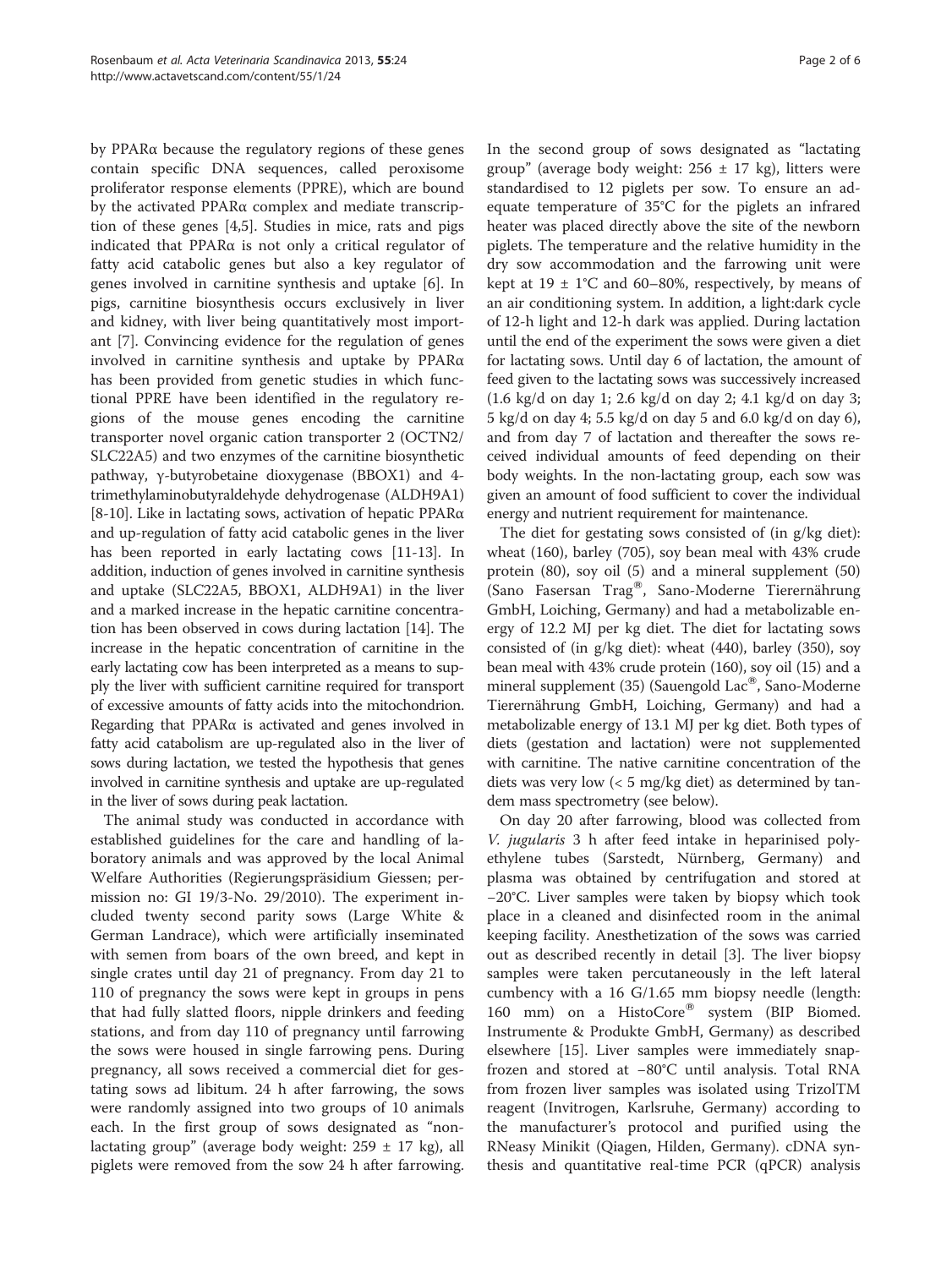were performed as described recently in detail [\[16](#page-4-0)]. Characteristics of primers and primer performance data used for qPCR analysis are shown in Table 1. Concentrations of free carnitine and acetylcarnitine in plasma, liver and diets were determined by tandem mass spectrometry according to Hirche et al. [[17\]](#page-4-0). Statistical analysis was performed by one way analysis of variance. Fisher's multiple range test was used to generate significant F-values of differences with P < 0.05.

Like in dairy cows, the transition from pregnancy to lactation in sows is associated with severe metabolic adaptations. The production of milk causes a strong increase of the sow's energy requirement which however cannot be completely covered by an increase of feed intake. Indeed, the sows of the lactating group exhibited a greater loss of body weight from day 1 to day 20 of lactation than sows of the non-lactating group, despite showing a markedly greater feed intake [[3\]](#page-4-0). In line with this, we found that the sows of the lactating group are in a strong negative energy balance during this period [\[3](#page-4-0)]. To compensate the negative energy balance NEFA are typically mobilized from adipose tissue which was

| Gene<br>symbol       | Forward primer (from 5' to 3')<br>Reverse primer (from $5'$ to $3'$ ) | Product<br>size (bp) | <b>NCBI</b><br>GenBank | Slope   | $R2^*$ | Efficiency* | М     |
|----------------------|-----------------------------------------------------------------------|----------------------|------------------------|---------|--------|-------------|-------|
|                      |                                                                       |                      |                        |         |        |             |       |
| RSP9                 | <b>GTCGCAAGACTTATGTGACC</b>                                           | 325                  | XM_003356050           | $-0.28$ | 0.999  | 1.91        | 0.053 |
|                      | AGCTTAAAGACCTGGGTCT                                                   |                      |                        |         |        |             |       |
| ATP5G1               | CAGTCACCTTGAGCCGGGCGA                                                 | 94                   | NM 001025218           | $-0.30$ | 0.998  | 1.99        | 0.054 |
|                      | TAGCGCCCCGGTGGTTTGC                                                   |                      |                        |         |        |             |       |
| GSR                  | AGCGCGATGCCTACGTGAGC                                                  | 175                  | AY368271               | $-0.29$ | 0.997  | 1.94        | 0.055 |
|                      | GGTACGCCGCCTGTGGCAAT                                                  |                      |                        |         |        |             |       |
| ACTB                 | GACATCCGCAAGGACCTCTA                                                  | 205                  | XM 003124280           | $-0.32$ | 0.992  | 2.10        | 0.064 |
|                      | ACATCTGCTGGAAGGTGGAC                                                  |                      |                        |         |        |             |       |
| SHAS2                | GAAAAGGCTAACCTACCCTG                                                  | 218                  | NM_214053              | $-0.21$ | 0.996  | 1.65        | 0.076 |
|                      | TGTTGGACAAGACCAGTTGG                                                  |                      |                        |         |        |             |       |
| Target genes         |                                                                       |                      |                        |         |        |             |       |
| ACOX1                | CTCGCAGACCCAGATGAAAT                                                  | 218                  | AF185048               | $-0.28$ | 0.995  | 1.90        |       |
|                      | TCCAAGCCTCGAAGATGAGT                                                  |                      |                        |         |        |             |       |
| ALDH9A1              | GCTGCTGGCCGAAATCTATA                                                  | 215                  | XM_001924860           | $-0.29$ | 0.999  | 1.94        |       |
|                      | CACACTTCCAGTGAAGGAGA                                                  |                      |                        |         |        |             |       |
| BBOX1                | GTGCCGAAAGCTCAAGGAAAAA                                                | 342                  | XM 003122909           | $-0.31$ | 0.985  | 2.06        |       |
|                      | CTCTGCCGGCCGTGAAGTAAC                                                 |                      |                        |         |        |             |       |
| CYP4A24              | <b>GGTTTGCTCCTGTTGAATGG</b>                                           | 121                  | NM_214424              | $-0.29$ | 0.999  | 1.96        |       |
|                      | GCATCACTTGGACAGACTTG                                                  |                      |                        |         |        |             |       |
| FABP4                | CACCAGGAAGGTGGCTGGCA                                                  | 197                  | NM_001002817           | $-0.30$ | 0.999  | 1.98        |       |
|                      | CCTGTACCAGGGCGCCTCCA                                                  |                      |                        |         |        |             |       |
| FGF21                | GAAGCCAGGGGTCATTCAAA                                                  | 149                  | NM_001163410           | $-0.31$ | 0.999  | 2.03        |       |
|                      | GGTAAACGTTGTAGCCATCC                                                  |                      |                        |         |        |             |       |
| HMGCS2               | GGACCAAACAGACCTGGAGA                                                  | 198                  | NM_214380              | $-0.32$ | 0.994  | 2.07        |       |
|                      | <b>ATGGTCTCAGTGCCCACTTC</b>                                           |                      |                        |         |        |             |       |
| SLC <sub>22</sub> A5 | TGACCATATCAGTGGGCTA                                                   | 384                  | XM_003123912           | $-0.30$ | 0.995  | 2.00        |       |
|                      | AGTAGGGAGACAGGATGCT                                                   |                      |                        |         |        |             |       |
| <b>SLC25A20</b>      | GCAAAGCCCATTAGCCCTCT                                                  | 312                  | XM_003483178           | $-0.28$ | 0.998  | 1.89        |       |
|                      | GAGCACATCCTCTGGGTGTT                                                  |                      |                        |         |        |             |       |
| <b>TMLHE</b>         | GCACCATACAGCCTCCAAGT                                                  | 221                  | XM_003135511           | $-0.35$ | 0.995  | 1.79        |       |
|                      | TGGTCTCATCCAGACGAACA                                                  |                      |                        |         |        |             |       |

Table 1 Characteristics of primers and primer performance data used for qPCR

#Coefficient of determination of the standard curve. \*The efficiency is determined by [10<sup>-slope</sup>].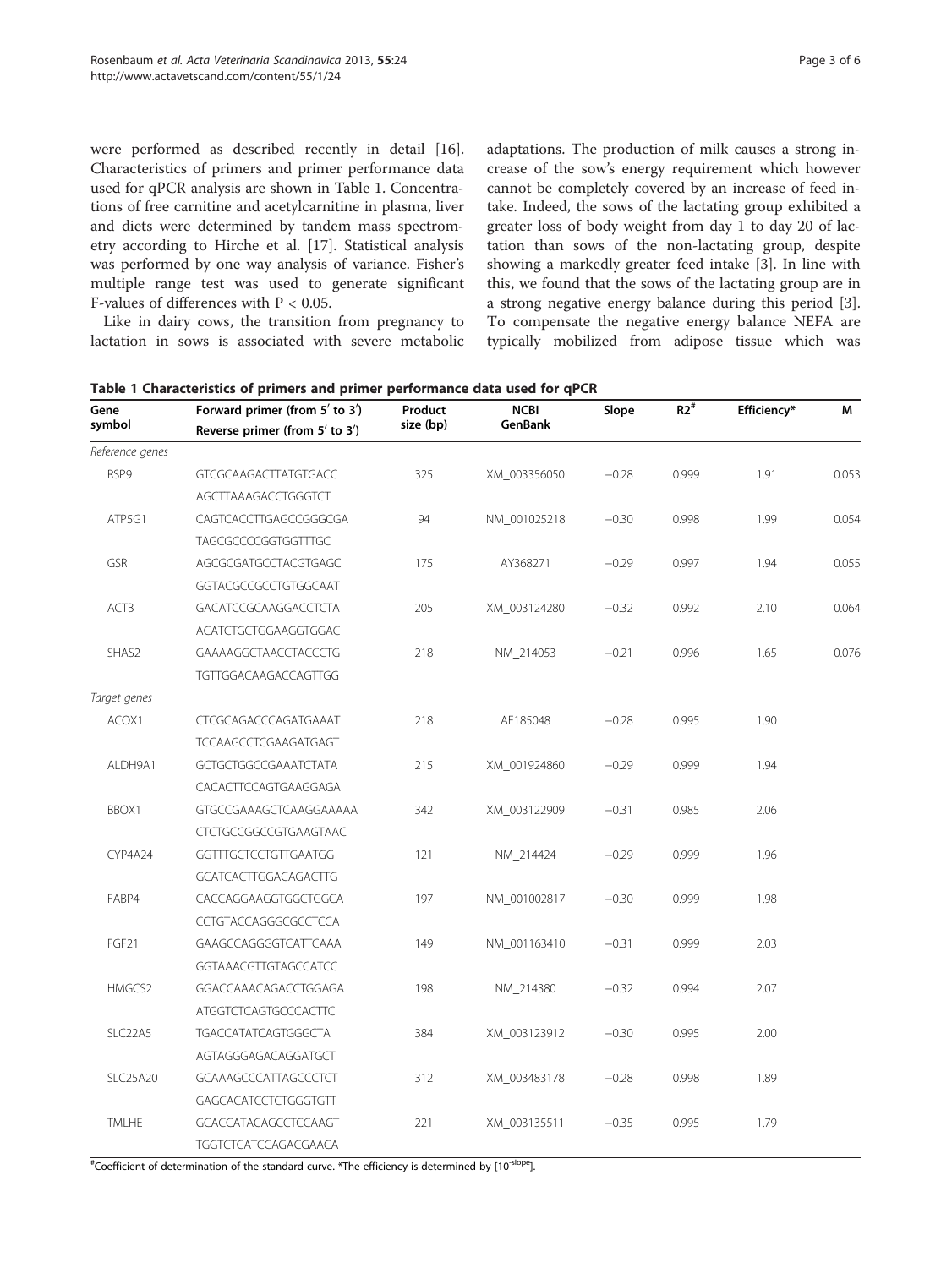demonstrated in the present study by elevated plasma levels of NEFA in the lactating compared to the nonlactating sows [[3\]](#page-4-0). NEFA are then transported via the circulation to the tissues, mainly the liver, from which they are taken up and where they bind to and activate PPAR $α$  [\[18](#page-4-0)]. In agreement with this, we observed in the present study that the negative energy balance in sows of the lactating group was associated with strongly elevated (2 to 10-fold) transcript levels of several PPARα target genes involved in fatty acid uptake (FABP4, SLC25A20), fatty acid oxidation (ACOX1, CYP4A24) and ketogenesis (HMGCS2, FGF21) ( $P < 0.05$ , Table 2). Given that the above mentioned genes contain functional PPRE motifs in their regulatory regions [[5\]](#page-4-0), the up-regulation of these genes during lactation indicates, at least indirectly, that the PPARα pathway is indeed activated in the liver of lactating sows. Due to the limited amount of liver tissue obtained from the biopsy sampling procedure additional assays, such as EMSA, providing direct evidence for activation of PPARα could not be conducted. Due to the same reason protein levels of the PPARα target genes were not determined. However, several studies clearly showed that increased mRNA levels of PPARα target genes positively correlate with elevated levels of the encoded proteins [\[19](#page-4-0)], and are therefore suitable indicators of PPARα activation.

In accordance with the hypothesis of this study, we found for the first time that lactation causes an up-regulation of genes involved in carnitine synthesis (ALDH9A1, TMLHE, BBOX1) and carnitine uptake (SLC22A5) in the liver of sows ( $P < 0.05$ , Table 3). Considering that at least the mouse genes encoding ALDH9A1, BBOX1 and SLC22A5 were shown to be direct PPARα target genes [\[8](#page-4-0)-[10\]](#page-4-0), it is very likely that the up-regulation of these genes in the liver of lactating sows was caused by the activation of PPARα. This assumption

Table 2 Relative transcript levels of classical PPARα target genes involved in fatty acid uptake, fatty acid oxidation and ketogenesis in the liver of lactating and non-lactating sows on day 20 of lactation

|                      | Non-lactating $(n = 10)$ | Lactating ( $n = 10$ ) |  |  |  |  |
|----------------------|--------------------------|------------------------|--|--|--|--|
| Fatty acid uptake    |                          |                        |  |  |  |  |
| FABP4                | $1 + 0.36$               | $1.88 \pm 0.87*$       |  |  |  |  |
| SLC25A20             | $1 \pm 0.60$             | $4.63 \pm 1.02*$       |  |  |  |  |
| Fatty acid oxidation |                          |                        |  |  |  |  |
| ACOX1                | $1 \pm 0.59$             | $7.43 + 1.47*$         |  |  |  |  |
| <b>CYP4A24</b>       | $1 + 0.41$               | $2.14 + 1.47*$         |  |  |  |  |
| Ketogenesis          |                          |                        |  |  |  |  |
| FGF <sub>21</sub>    | $1 + 0.70$               | $4.86 + 2.25*$         |  |  |  |  |
| HMGCS2               | $1 + 1.14$               | $9.63 + 6.67*$         |  |  |  |  |

Values represent mean  $\pm$  SD for n = 10 sows per group. \*Significantly different from non-lactating group ( $P < 0.05$ ).

| Table 3 Relative transcript levels of genes involved in  |
|----------------------------------------------------------|
| carnitine synthesis and carnitine uptake in the liver of |
| lactating and non-lactating sows on day 20 of lactation  |

|                     | Non-lactating ( $n = 10$ ) | Lactating ( $n = 10$ ) |
|---------------------|----------------------------|------------------------|
| Carnitine uptake    |                            |                        |
| SLC22A5             | $1 + 0.24$                 | $1.54 + 0.51*$         |
| Carnitine synthesis |                            |                        |
| AI DH9A1            | $1 + 0.55$                 | $2.72 + 1.04*$         |
| TMI HF              | $1 + 0.41$                 | $1.54 + 0.34*$         |
| BBOX1               | $1 + 0.43$                 | $7.97 + 0.96*$         |

Values represent mean  $\pm$  SD for n = 10 sows per group. \*Significantly different from non-lactating group ( $P < 0.05$ ).

is strongly supported by the fact that the functional PPRE identified in the mouse SLC22A5 gene is completely identical (100%) and the functional PPREs of mouse ALDH9A1 and BBOX1 show a high similarity between mouse and pig [\[6](#page-4-0)]. In addition, treatment with the synthetic PPARα activator clofibrate [\[20\]](#page-4-0) and food deprivation [\[21](#page-4-0)] was reported to cause a marked upregulation of SLC22A5 and BBOX1 and an increase in the activity of butyrobetaine dioxygenase (encoded by BBOX1), the rate-limiting enzyme of carnitine synthesis, in the liver of pigs. Moreover, treatment with clofibrate [[20\]](#page-4-0) and food deprivation [[21](#page-4-0)] causes a significant increase in the hepatic concentration of carnitine in pigs. In the present study we found that the carnitine concentration in the liver was approximately 20% lower in lactating than in non-lactating sows (Free carnitine:  $43.88 \pm$ 9.13 vs. 56.1  $\pm$  11.5 nmol/g wet weight, n = 10/group,  $P < 0.05$ ), despite the strong increase in the expression of genes involved in carnitine synthesis and uptake. In addition, the concentration of carnitine in plasma was even about 50% lower in lactating than in non-lactating sows (Free carnitine:  $6.71 \pm 0.63$  vs. 12.90  $±$  0.98 μmol/L, Acetylcarnitine: 0.73  $±$  0.16 vs. 1.53  $\pm$  0.20  $\mu$ mol/L, n = 10/group, both P < 0.001), which is likely due to loss of carnitine from the body pool via the milk. Notably, milk of sows is rich in carnitine. Carnitine concentrations in sows' milk were reported to be in the range between 120 and 185 μmol/ L, depending on the stage of lactation [[22,23\]](#page-5-0). Thus, production of 8–10 liter of milk per day is associated with a loss of 1 to 2 mmoles of carnitine, an amount which is in great excess of the whole plasma carnitine pool. Thus, mobilisation of carnitine from tissue stores and an increase in carnitine synthesis rate might be important for supplying carnitine for milk. These observations, therefore, suggest that the PPARα mediated up-regulation of genes involved in carnitine synthesis and uptake in the liver of lactating sows is an adaptive mechanism to maintain hepatic carnitine levels at a level sufficient to transport excessive amounts of fatty acids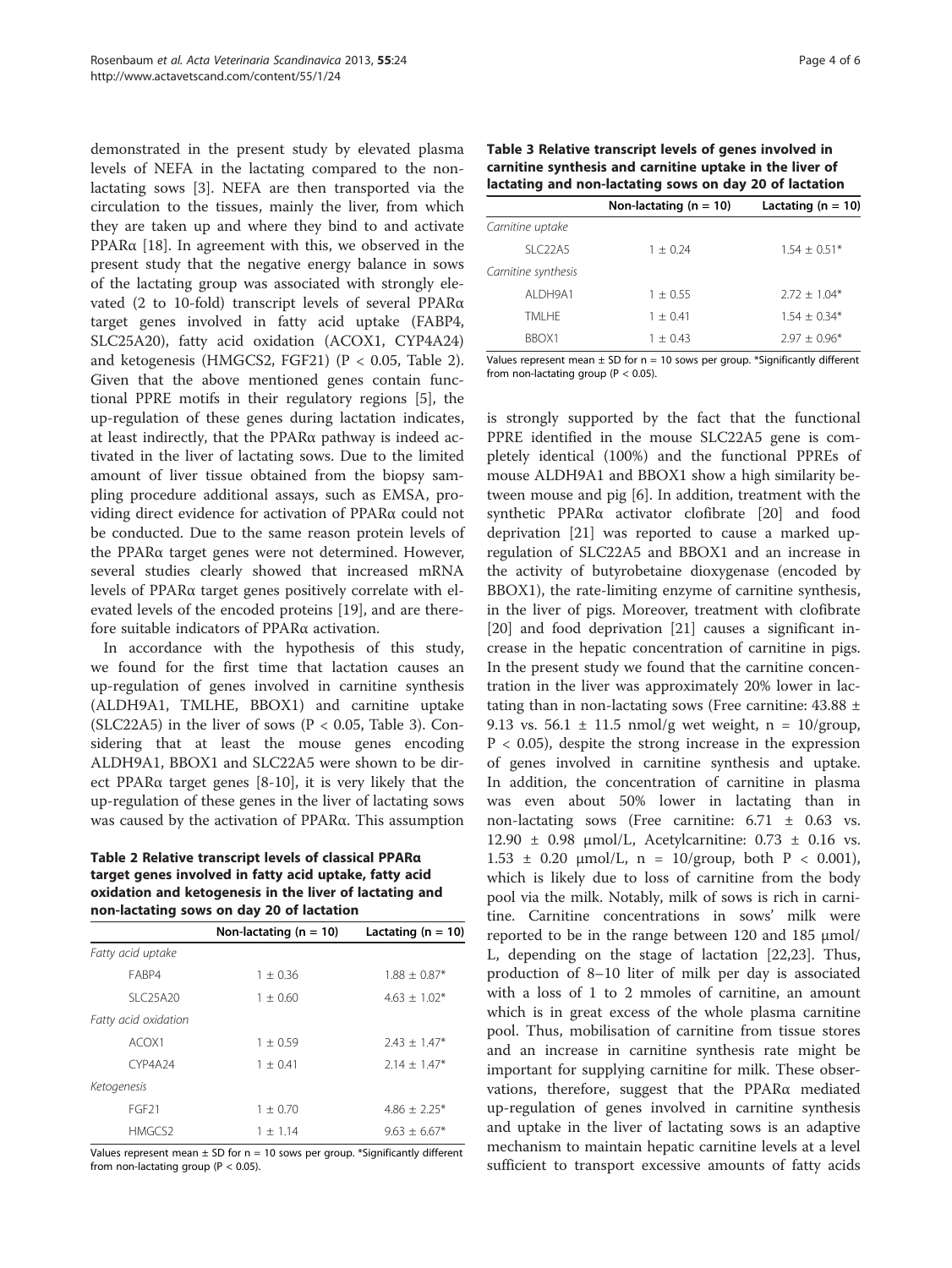<span id="page-4-0"></span>into the mitochondrion. However, the lower hepatic carnitine level in the liver of lactating than in non-lactating sows indicates that the increase in carnitine synthesis and uptake in the liver of lactating sows cannot completely compensate the loss of carnitine via the milk.

Previous studies have shown that supplementation of carnitine to sows during pregnancy offers beneficial effects on fetal growth and muscle development, number of piglets born and piglet and litter weights at birth [[24-27](#page-5-0)]. It has been assumed that these effects of carnitine were mediated by influencing the secretion of IGF-1 and insulin and by an increased intrauterine nutrition of fetuses [[24,25,28\]](#page-5-0). In contrast, supplementation of carnitine during lactation had less effects on sow and litter performance [[22,24\]](#page-5-0). Thus, our observation of an increased expression of enzymes of carnitine synthesis in the liver during lactation, indicative of an increased carnitine biosynthesis, could provide an explanation for the opposite effects of carnitine supplementation in pregnancy and lactation.

In conclusion, the results of the present study show that the PPARα pathway is activated in the liver of sows during lactation which leads to an up-regulation of genes involved in carnitine synthesis and carnitine uptake. The PPARα mediated up-regulation of genes involved in carnitine synthesis and uptake in the liver of lactating sows may be regarded as an adaptive means to maintain hepatic carnitine levels at a level sufficient to transport excessive amounts of fatty acids into the mitochondrion.

#### Competing interests

The authors declare that they have no competing interests.

#### Authors' contributions

SR conducted the animal experiment, performed the PCR analyses and the statistical analyses and wrote the manuscript. RR supervised PCR analyses and helped to draft the manuscript. SH and GR established the liver biopsy sampling procedure. SL conducted liver biopsy sampling. GE was responsible for animal keeping. KE conceived of the study, participated in its design and coordination and helped to draft the manuscript. All authors read and approved the final manuscript.

#### Acknowledgements

This study was supported by the German Research Foundation (Deutsche Forschungsgemeinschaft; Grant no. ED 70/9-1).

#### Author details

<sup>1</sup>Institute of Animal Nutrition and Nutritional Physiology, Justus-Liebig-University, Heinrich-Buff-Ring 26-32, Giessen 35392, Germany. <sup>2</sup>Department of Veterinary Clinical Sciences, Swine Diseases, Justus-Liebig-University, Frankfurter Straße 112, Giessen 35392, Germany. 3 Institute for Animal Breeding and Genetics, Justus-Liebig-University, Ludwigstraße 21b, Giessen 35390, Germany.

#### Received: 17 January 2013 Accepted: 7 March 2013 Published: 14 March 2013

#### References

Trayhurn P, Douglas JB, McGuckin MM: Brown adipose tissue thermogenesis is 'suppressed' during lactation in mice. Nature 1982, 298:59–60.

- 2. Williamson DH: Regulation of metabolism during lactation in the rat. Reprod Nutr Dev 1986, 26:597–603.
- 3. Rosenbaum S, Ringseis R, Hillen S, Becker S, Erhardt G, Reiner G, Eder K: Genome-wide transcript profiling indicates induction of energygenerating pathways and an adaptive immune response in the liver of sows during lactation. Comp Biochem Physiol Part D Genomics Proteomics 2012, 7:370–381.
- 4. Kersten S, Seydoux J, Peters JM, Gonzalez FJ, Desvergne B, Wahli W: Peroxisome proliferator-activated receptor α mediates the adaptive response to fasting. J Clin Invest 1999, 103:1489–1498.
- 5. Mandard S, Müller M, Kersten S: Peroxisome proliferator receptor α target genes. Cell Mol Life Sci 2004, 61:393–416.
- Ringseis R, Wen G, Eder K: Regulation of genes involved in carnitine homeostasis by PPARα across different species (rat, mouse, pig, cattle, chicken, and human). PPAR Res 2012, 2012:868317.
- 7. Fischer M, Keller J, Hirche F, Kluge H, Ringseis R, Eder K: Activities of gammabutyrobetaine dioxygenase and concentrations of carnitine in tissues of pigs. Comp Biochem Physiol A Mol Integr Physiol 2009, 153:324–331.
- 8. Wen G, Ringseis R, Eder K: Mouse OCTN2 is directly regulated by peroxisome proliferator-activated receptor α (PPARα) via a PPRE located in the first intron. Biochem Pharmacol 2010, 79:768–776.
- 9. Wen G, Kühne H, Rauer C, Ringseis R, Eder K: Mouse γ-butyrobetaine dioxygenase is regulated by peroxisome proliferator-activated receptor α through a PPRE located in the proximal promoter. Biochem Pharmacol 2011, 82:175–183.
- 10. Wen G, Ringseis R, Rauer C, Eder K: The mouse gene encoding the carnitine biosynthetic enzyme 4-N-trimethylaminobutyraldehyde dehydrogenase is regulated by peroxisome proliferator-activated receptor α. Biochim Biophys Acta 1819, 2012:357–365.
- 11. Loor JJ, Dann HM, Everts RE, Oliveira R, Green CA, Janovick Guretzky NA, Rodriguez-Zas SL, Lewin HA, Drackley JK: Temporal gene expression profiling of liver from periparturient dairy cows reveals complex adaptive mechanisms in hepatic function. Physiol Genomics 2005, 23:217–226.
- 12. Loor JJ, Everts RE, Bionaz M, Dann HM, Morin DE, Oliveira R, Rodriguez-Zas SL, Drackley JK, Lewin HA: Nutrition-induced ketosis alters metabolic and signaling gene networks in liver of periparturient dairy cows. Physiol Genomics 2007, 32:105–116.
- 13. van Dorland HA, Richter S, Morel I, Doherr MG, Castro N, Bruckmaier RM: Variation in hepatic regulation of metabolism during the dry period and in early lactation in dairy cows. J Dairy Sci 2009, 92:1924-1940.
- 14. Schlegel G, Keller J, Hirche F, Geißler S, Schwarz FJ, Ringseis R, Stangl GI, Eder K: Expression of genes involved in hepatic carnitine synthesis and uptake in dairy cows in the transition period and at different stages of lactation. BMC Vet Res 2012, 8:28.
- 15. Washburn KE, Powell JG, Maxwell CV, Kegley EB, Johnson Z, Fakler TM: A successful method of obtaining percutaneous liver biopsy samples of sufficient quantity for trace mineral analysis in adult swine without the aid of ultrasound. J Swine Health Prod 2005, 13:126–130.
- 16. Keller J, Ringseis R, Koc A, Lukas I, Kluge H, Eder K: Supplementation with L-carnitine downregulates genes of the ubiquitin proteasome system in the skeletal muscle and liver of piglets. Animal 2012, 6:70-78.
- 17. Hirche F, Fischer M, Keller J, Eder K: Determination of carnitine, its short chain acyl esters and metabolic precursors trimethyllysine and γbutyrobetaine by quasi-solid phase extraction and MS/MS detection. J Chromatogr B 2009, 877:2158–2162.
- 18. Kroetz DL, Yook P, Costet P, Bianchi P, Pineau T: Peroxisome proliferatoractivated receptor α controls the hepatic CYP4A induction adaptive response to starvation and diabetes. J Biol Chem 1998, 273:31581–31589.
- 19. Goto T, Takahashi N, Kato S, Egawa K, Ebisu S, Moriyama T, Fushiki T, Kawada T: Phytol directly activates peroxisome proliferator-activated receptor α (PPARα) and regulates gene expression involved in lipid metabolism in PPARα-expressing HepG2 hepatocytes. Biochem Biophys Res Commun 2005, 337:440-445.
- 20. Ringseis R, Luci S, Spielmann J, Kluge H, Fischer M, Geissler S, Wen G, Hirche F, Eder K: Clofibrate treatment up-regulates novel organic cation transporter (OCTN)-2 in tissues of pigs as a model of non-proliferating species. Eur J Pharmacol 2008, 583:11-17.
- 21. Ringseis R, Wege N, Wen G, Rauer C, Hirche F, Kluge H, Eder K: Carnitine synthesis and uptake into cells are stimulated by fasting in pigs as a model of nonproliferating species. J Nutr Biochem 2009, 20:840–847.